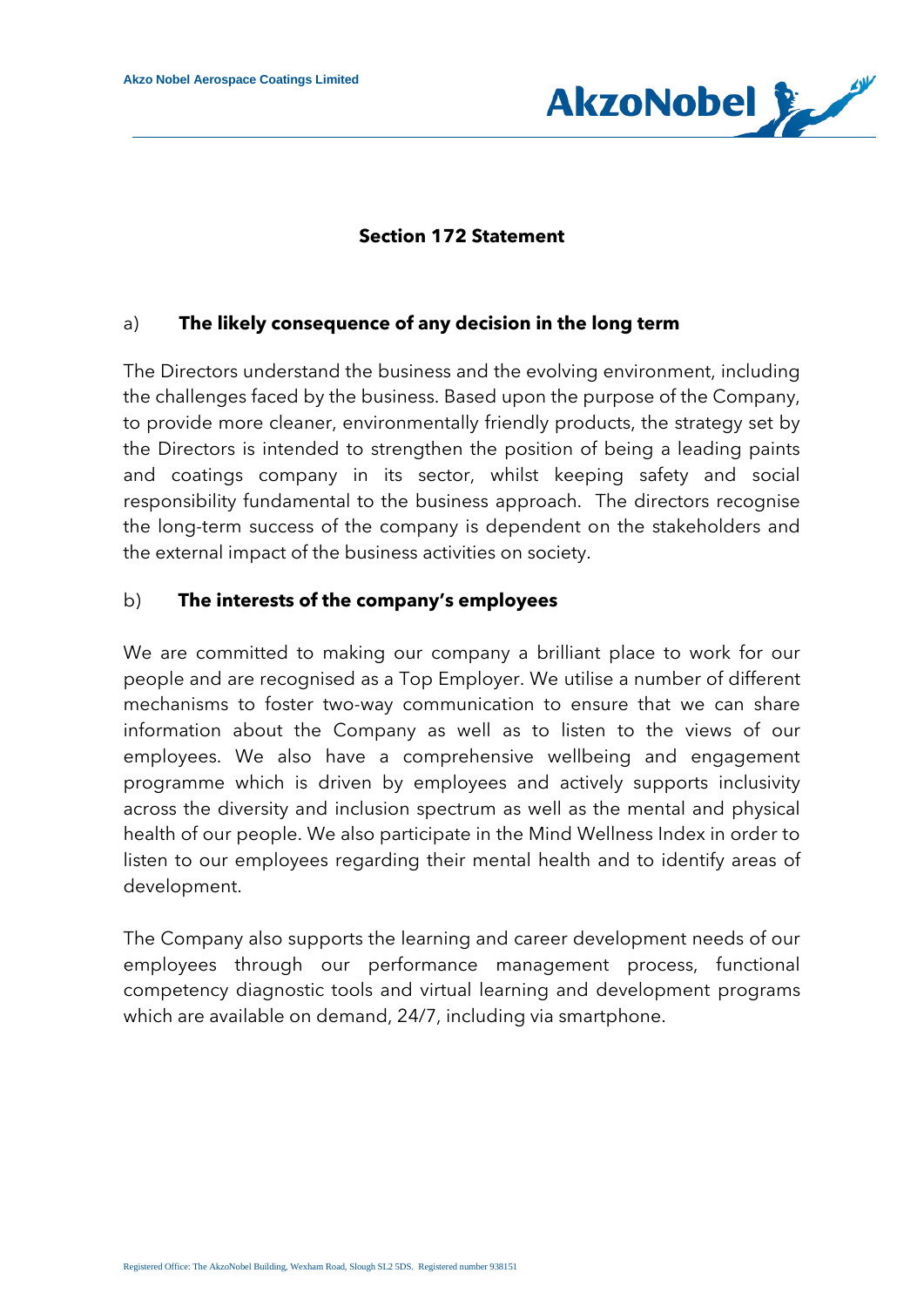

# c) **The need to foster the company's business relationships with suppliers, customers and others**

The company continues to work closely with customers, suppliers and other stakeholders to deliver products and solutions that make their businesses more sustainable, while delivering economic value to all parties in the value chain.

## d) **The impact of the company's operations on the community and the environment**

The ultimate parent company makes use of eco-premium solutions to track the performance in creating shared value for our business, our customers and society. There is an ambition across the group to maintain at least 20% of revenue from eco-premium solutions by constantly innovating, based on insights into evolving environmental concerns and societal needs. Eco-premium solutions need to exceed the reference in each market in terms of sustainability performance. It is therefore a moving target, as the reference is constantly improving.

### e) **The desirability of the company maintaining a reputation for high standards of business conduct**

There are a broad range of processes and procedures in place designed to provide control over the company's operations. These processes and procedures include measures regarding the general control environment, such as a Code of Conduct – including business principles and a corporate complaints procedure. The company follows group directives and authority schedules, as well as specific measures, such as a risk management system, a system of controls and a system of letters of financial representation by responsible management at various levels within the company.

### f) **The need to act fairly as between members of the company.**

The ultimate parent company, Akzo Nobel N.V. is a public limited liability company (naamloze vennootschap) established under the laws of the Netherlands, with common shares listed on Euronext Amsterdam. AkzoNobel has a sponsored level 1 American Depositary Receipt (ADR) program and ADRs can be traded on the international OTCQX platform in the US. The company's management and supervision are organized under Dutch law in a so -called two- tier system, comprising a Board of Management (solely composed of